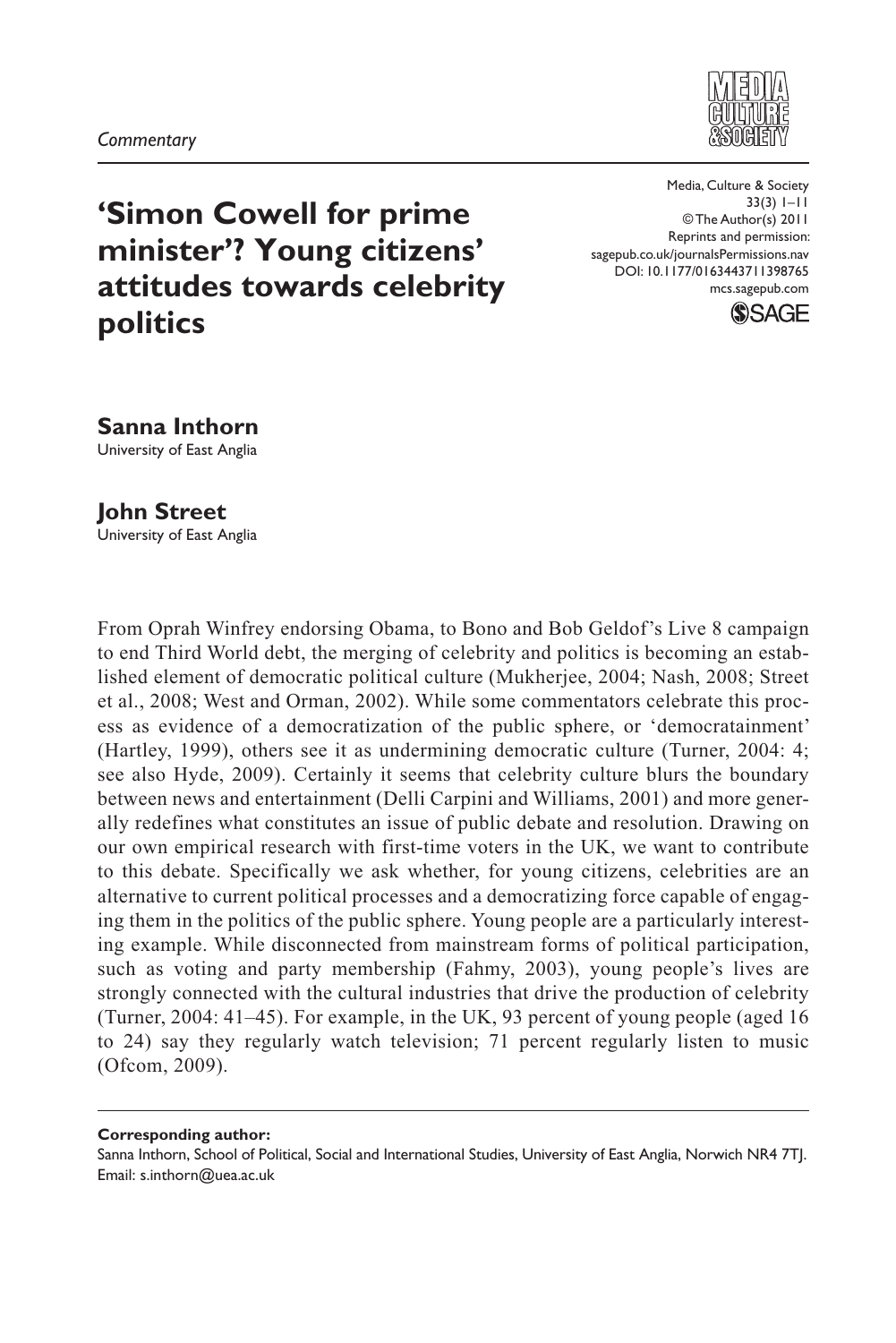Our argument engages with those authors who suggest that popular culture has the potential to energize the public sphere. Entertainment television (Jones, 2005; Van Zoonen, 2005), detective novels (Hermes and Stello, 2000), popular music and video games (Scott et al., forthcoming) all have been identified as sources of political learning. We recognize that even within this field the political consequences of consuming celebrity culture remain much debated. On the one hand, in the UK, Couldry and Markham suggest that people who have a strong interest in celebrity culture 'are the least likely to vote, and their political interest is low, as is their social efficacy' (Couldry and Markham, 2007: 418). By contrast, in the USA and Canada, there is evidence of celebrities having a positive impact on the willingness of young people to support specific causes (Jackson, 2007; Jackson and Darrow, 2005) or to vote in elections (Austin et al., 2008). There is also research that suggests that celebrity endorsements can, albeit to a limited extent, increase political support for presidential candidates (Pease and Brewer, 2008). But in noting this latter research and the support it offers for the positive impact of celebrity politics, we offer the following qualifications. The first is that conclusions about celebrity politics may be dependent upon the political system in which they occur. The weaker, more decentralized US party system may be more hospitable to celebrity politics than the UK's more centralized party and electoral systems. Second, the US and Canadian studies draw conclusions either based on experimental work (Jackson and Darrow, 2005; Pease and Brewer, 2008), or from survey-based quantitative analyses (Austin et al., 2008). Neither approach allows researchers to comment on the reasons why certain respondents react to particular celebrities in distinct ways – only that they do. For us, this is a key issue. While it may be that there are contextual differences to be considered, it is also crucial to investigate the political meanings that celebrities hold for citizens. For this reason, our research follows the approach taken by Couldry and Markham, both in its UK location and in its concern with citizens' perceptions of celebrity politics.

We do not challenge Couldry and Markham's argument that people with high levels of interest in celebrity culture show little interest in politics. Our research was not designed to explore this particular relationship. Instead, we are primarily concerned with the factors that may mediate citizens' responses to celebrity politics. Our argument is informed by studies on celebrity culture in the field of political marketing, in which researchers have argued for some time that, rather than treating celebrity culture as homogeneous, we need to be sensitive to the ways in which audiences engage with different aspects of an individual celebrity's identity, such as attractiveness, credibility and perceptions of expertise and trustworthiness (Basil, 1996; Hague et al., 2008; Henneberg and Chen, 2008; Jackson, 2007). From these studies we take the argument that citizens may not respond to all celebrities in the same way and that we cannot treat celebrities as a homogeneous group (Jackson and Darrow, 2005). We also take the suggestion that celebrities' persuasiveness may be mediated by citizens' attitude towards politics (Wood and Herbst, 2007: 154).

Our analysis is based on 13 30-minute, semi-structured focus groups, followed up by 26 in-depth interviews with first time voters between 17 and 18 years of age in Norfolk, Suffolk and Essex in the UK. This age-group is of particular interest because, despite a lack of reliable evidence, there is a perception among journalists, politicians and researchers that first-time voters' participation at general elections is at an all time low (Kimberlee,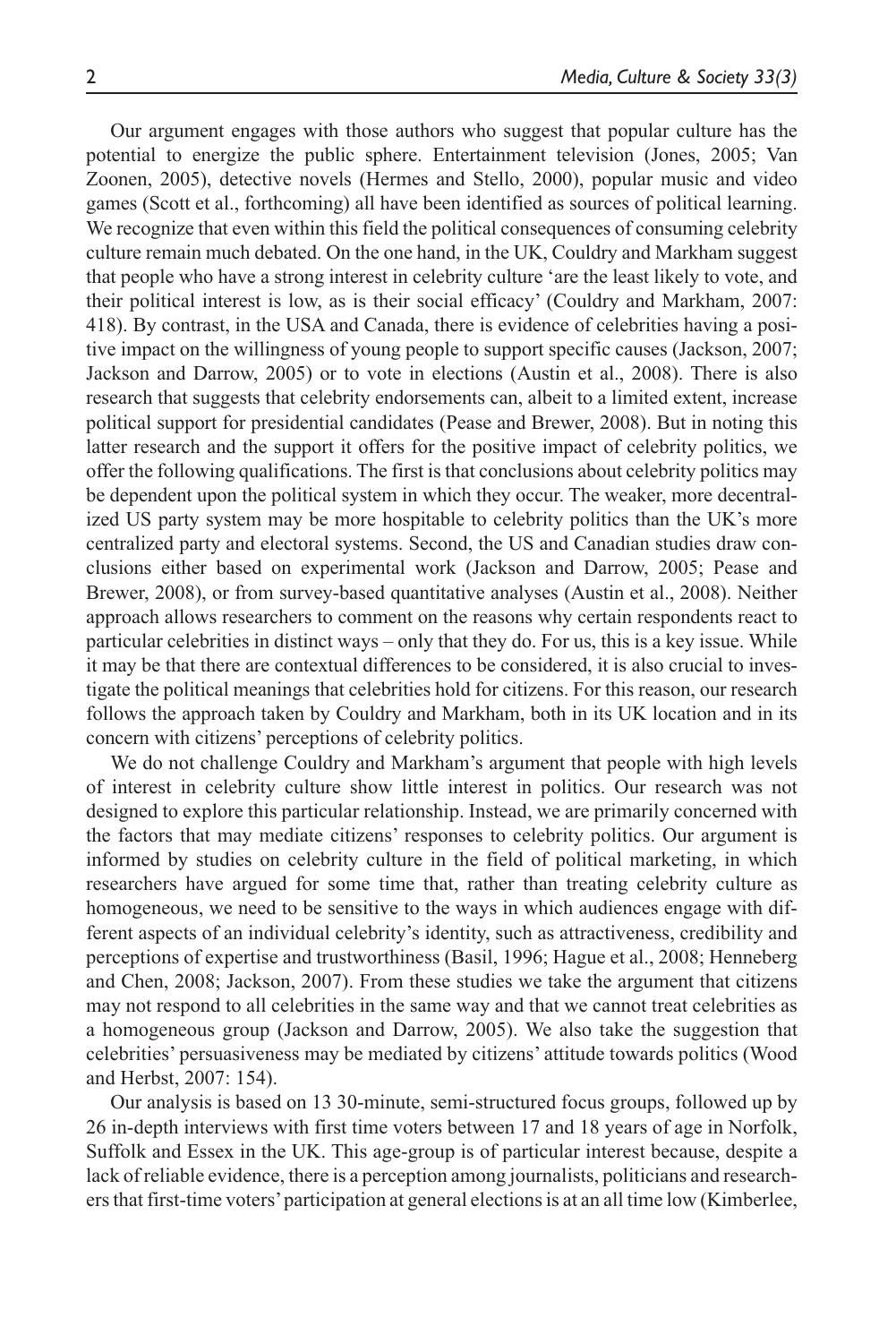2002: 86). Our sample largely consists of white middle-class respondents which is why we do not claim to offer conclusive results about young citizens in the UK as a whole. What we do offer is new empirical research to suggest that citizens' attitudes towards celebrity politics are connected to their understanding of the power structures which govern the politics of the public sphere.

## **Celebrities: energizing the public sphere**

In common with the findings of other celebrity endorsement research (see for example Jackson and Darrow, 2005) our study suggests that certain celebrities have the potential to connect citizens with a political cause. To our respondents, celebrities represent a welcome alternative to elected politicians whom they distrust. The following exchange from our research illustrates how in the eyes of many the fact that someone defends a particular political cause 'because it is their job' calls into question the genuine nature of their political motives:

- A: If you like, say Coldplay and you really like Coldplay, and they would kind of say something I would be more inclined to listen to them than let's say ...
- B: Gordon Brown.
- A: Yeah.
- C: It's not their job to do politics, so you believe them … Because they are your idols. (Focus group  $11$ )<sup>1</sup>

A few weeks into the period during which we gathered our primary data, a public scandal erupted over the expenses claimed by members of the British parliament. Undoubtedly insights into the morally questionable way in which some members of parliament chose to handle their expenses informed many of the particularly cynical views we heard. However, our findings indicate that in order to gain young citizens' attention as well as their trust, politicians may have to overcome a more fundamental and long-standing image problem: young citizens feel they have only limited or no access to politicians' private lives, making it hard for them to judge their true beliefs, which, for our respondents, was the key.

Not surprisingly many of our respondents suggested that fame makes it easy for a celebrity to get an (at least initial) audience for their political message:

**Interviewer:** Why would you listen to Kanye West?

- D: I don't know, I think it's just status.
- C: He's just a legend.

(Focus group 12)

In the eyes of these respondents fame enables celebrities to get their opinions heard. From this it might be logical to conclude that famous politicians, such as the Prime Minister, can rely on an already existing audience, rather than having to prove that he or she is worth listening to. However, becoming a 'legend' requires more than becoming a familiar and recognizable public figure. Many of our respondents worked with the assumption that anyone famous has a public and a private identity. They accepted that the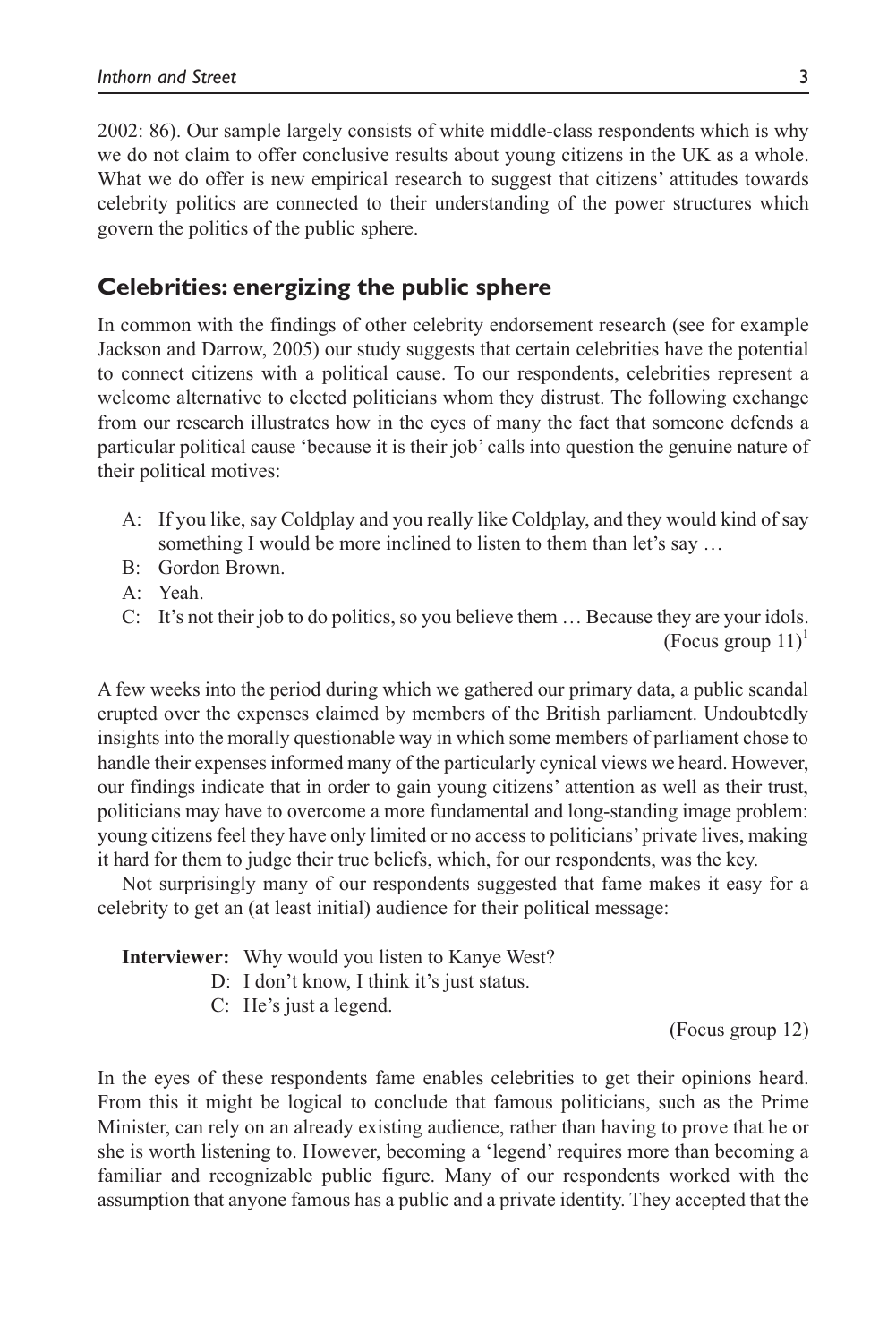former requires a certain element of performance, but assumed that the latter is a reflection of that person's true identity. Our respondents were suspicious of political efforts that were routinely 'part of someone's job', and were looking for political causes that were 'genuinely' close to someone's heart. Many indicated that a public person's private life provided them with the clues they required to judge whether this person is trustworthy and their political interest genuine:

- **Interviewer:** Would you trust her [reality television star the late Jade Goody] more than someone like Gordon Brown?
	- A: Yeah I probably would, probably because she's been in the media attention and obviously she's been in *Big Brother*, so you see what she's really like as opposed to a politician who says things just to please everyone and make himself look good.

(Interview 2)

The blurring of public and private and the suggestion of almost unlimited access to celebrities' private lives is central to the perception of their image as it is sold and marketed across a range of media platforms (Rojek, 2001: 11). Moreover, one of the key pleasures celebrity culture offers consumers is glimpses of a celebrity's 'true' or 'authentic' identity (Dyer, 1986; Holmes, 2005; Turner et al., 2000) and what, drawing on Goffman (1969), we may call moments when the 'mask' of identity performance slips. When it came to their attitudes towards celebrities' political efforts, respondents indicated that information about celebrities' private lives, made available by cultural intertexts about a celebrity, were central to their engagement with the celebrity's politics.

Our respondents' positive attitude to celebrity politics represents a challenge to the traditional ways in which politics is done. Yet while celebrities seemed the more genuine and trustworthy politicians, our respondents did not advocate a radical restructuring of public politics. As they discussed the suitability of different celebrities for political leadership, it became apparent that for the majority of our respondents it seemed inconceivable that alternative forms of politics could ever become established. Many described formal politics as a sphere which is accessible only to those who comply with its established conventions.

## **Old, serious, rich and male: young citizens' perceptions of political leaders**

Across our focus groups and interviews it emerged that our respondents worked with a concept of political identity as 'performance' (Goffman, 1969). In order not to come across as fake, but successfully 'pass' (Robinson, 1994) as a politician of credibility, many suggested celebrities have to signal their expertise and authority in very conventional terms. Age, a serious demeanour, financial success and masculinity were mentioned by many as the markers of authority required for the successful performance of a respected politician.

All the young people we spoke to were between the ages of 17 and 18 and many equated youth with a lack of power. One of our interviewees, for example, suggested that Jade Goody had less of a chance than the older pop star Kylie Minogue to be perceived as a credible advocate for a cancer awareness campaign: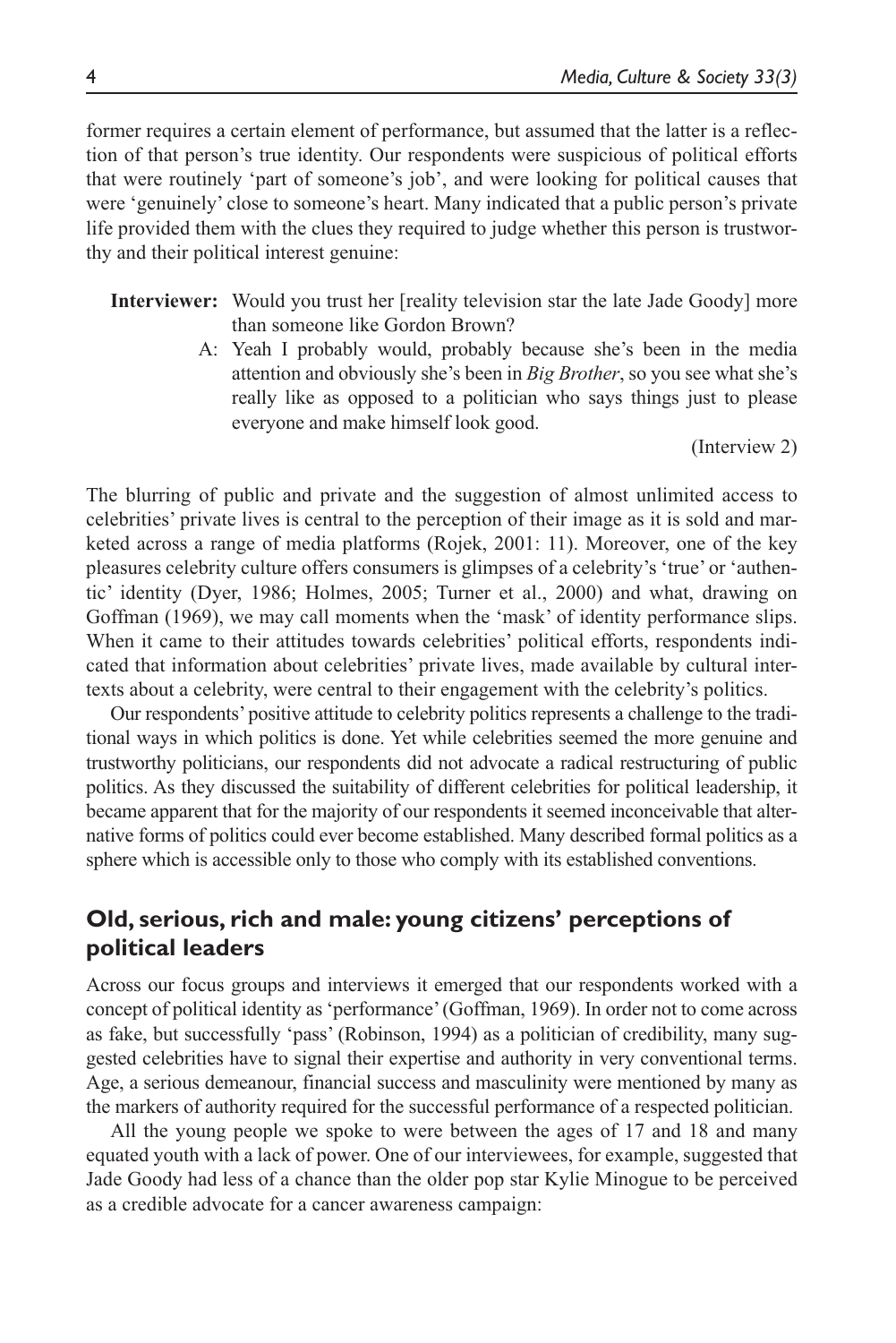A: I think Kylie is more of a role model because she's done more good stuff in her life and she is old as well. I don't know how old but she's definitely over middle aged and Jade was, like, young, loud sort of like a teenager still, but in a 20-yearold body and it doesn't show. It's not really an idol you want kids to look up to, someone like Jade Goody, but I would say Kylie was more of a role model to have for cancer sort of thing.

(Interview 21)

When our respondents were sceptical about the chances of a young reality television star like Jade Goody being able to intervene in public politics, they revealed more than their attitude towards a particular celebrity. The limited chances they saw available to someone like Jade Goody were very similar to the chances they saw available for themselves. When we asked them to comment on their general interest in politics, we often heard responses like the following:

C: So when I get to that [voting] age then I'll start thinking about [politics] but for now there is nothing I can do to change anything so leave that to them who can. (Focus Group 4)

Many respondents identified youth, but also identity performances associated with youth, as obstacles to successful political engagement. The interviewee who rated the chances of the 'definitely over middle aged' Kylie Minogue to succeed in politics as better than those of Jade Goody, not only described the reality television star as young, but also as 'loud, sort of like a teenager' (Interview 21). Descriptions like this reveal that, in the eyes of our respondents, anyone seeking to make a difference in politics must refrain from what we may call 'carnivalesque' (Bakhtin, 1973, 1984) forms of behaviour that undermine the etiquette of the dominant culture. Being 'loud', but also being funny, are forms of behaviour many identified as unacceptable within the framework of formal politics. Several of our respondents indicated that they would like there to be humour in politics. However, when considering the political chances of comedians or otherwise boisterous celebrities, they suggested that, in order to be accepted by members of the public, unconventional forms of demeanour must still meet culturally established notions of what politicians are like.

Jeremy Clarkson, the famously politically incorrect host of 'BBC's leading lads' television show' *Top Gear* (Chalus, 2008), was mentioned by many as a celebrity with a chance of succeeding in politics. Clarkson's aggressive style of arguing fitted what many described as the image of a politician:

A: Um, well, I agree he [Jeremy Clarkson] seems like a good politician because he has a boisterous personality and his views are one sided and most of the politicians that I've met in person are like that.

(Interview 6)

The picture of a successful politician that emerged across focus groups and interviews was one of a serious, argumentative and mature person. This conventional portrait was completed by two further features: wealth and masculinity.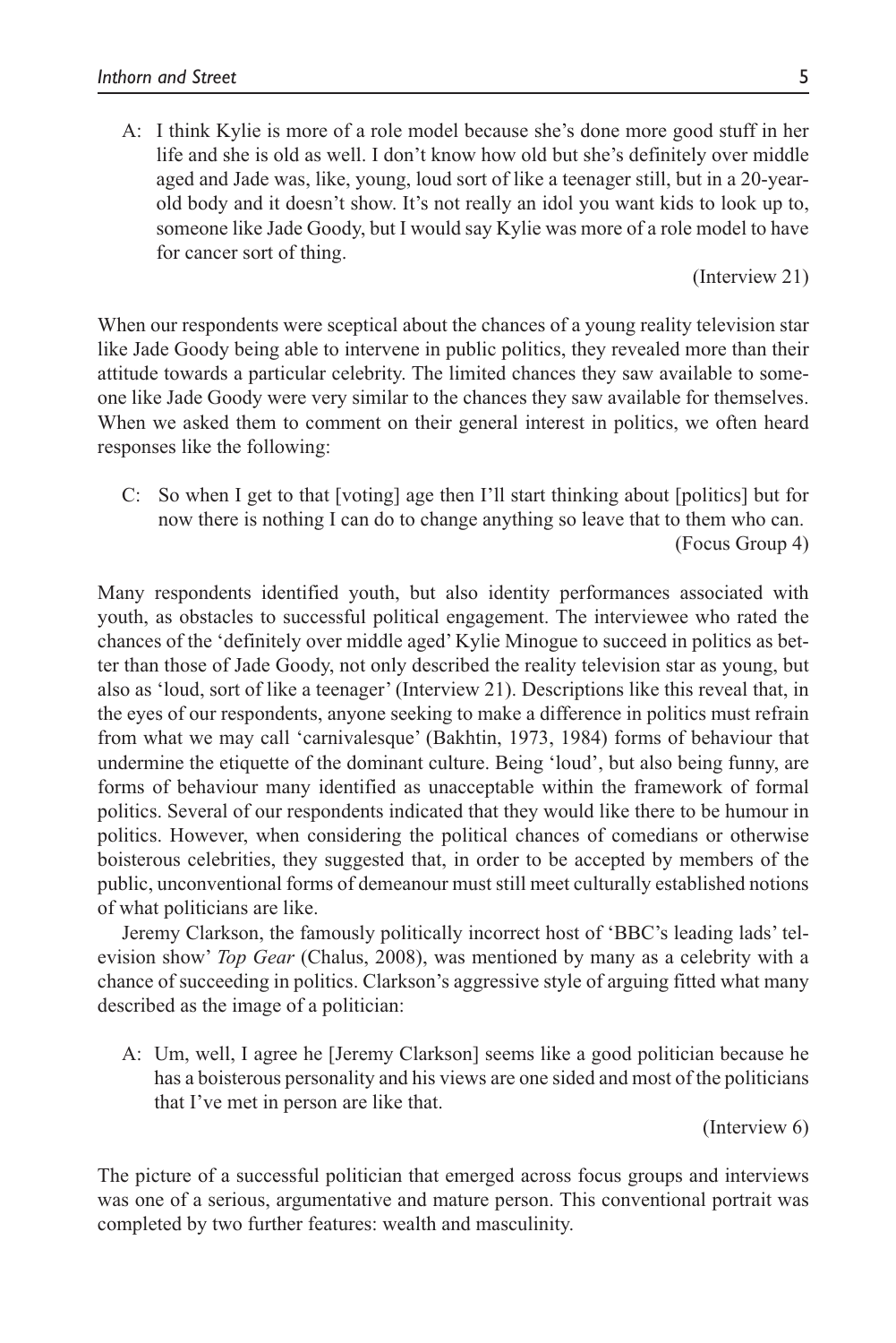A celebrity who was described by many as a person of authority was music and media entrepreneur Simon Cowell, creator of *X Factor*, *Pop Idol* and *Britain's Got Talent*, television talent shows on which he also appears as one of the celebrity expert judges (BBC, 2007). Many equated his achievements not only with the right to speak his mind, but also with superiority of his opinion. Being a successful capitalist, for many of the young citizens that we spoke to, means knowing what is best:

**Interviewer:** Does he know what he is talking about, Cowell...

- F: Yeah.
- B: That is why he is so rich.
- E: Successful.
- B: Obviously got something right. ...
	- A: That's just like Gordon Ramsay in [reality television show] *Hell's Kitchen*, he knows what he is talking about so he is someone who can say if you are crap and he can give you advice and if you don't take it you don't take it and so that's the same as Simon Cowell because they've made it.
	- F: Yeah that's true, they are one of the richest or biggest of their time so it's alright for them to say, kind of.

(Focus group 4)

By validating the worth of business and normalizing competition, our respondents drew on the language of the so-called 'new capitalism' (Chiapello and Fairclough, 2002), which is central to the narratives of talent shows like Simon Cowell's *X Factor* (Holmes, 2004). Moreover, many suggested that the authority of the successful business person was transferable to the world of politics:

**Interviewer:** Would anyone put the case for Simon Cowell for Prime Minister? He 'knows what he's talking about' …?

> C: If he's willing to tell the truth and do what's necessary to get the best person then surely he'd be the same for the country, willing to do what the country needs.

> > (Focus group 10)

Respondents indicated that success in business may qualify celebrity entrepreneurs for a role in government politics. Yet what became apparent also was that, in the eyes of many, financial success alone is not enough to qualify a celebrity for political leadership.

Not only did our respondents validate the rule of capitalism, but they also sustained the hierarchies of power that are at its core. In particular, respondents naturalized the gender inequalities that are seen as central to capitalist systems (Engels, 1972; Mies, 1986), as the following extract illustrates:

D: He [Simon Cowell] is not like Louis Walsh and like 'oooh'... like for the whole panel he is the dominant masculine figure, like the girls are both very girly.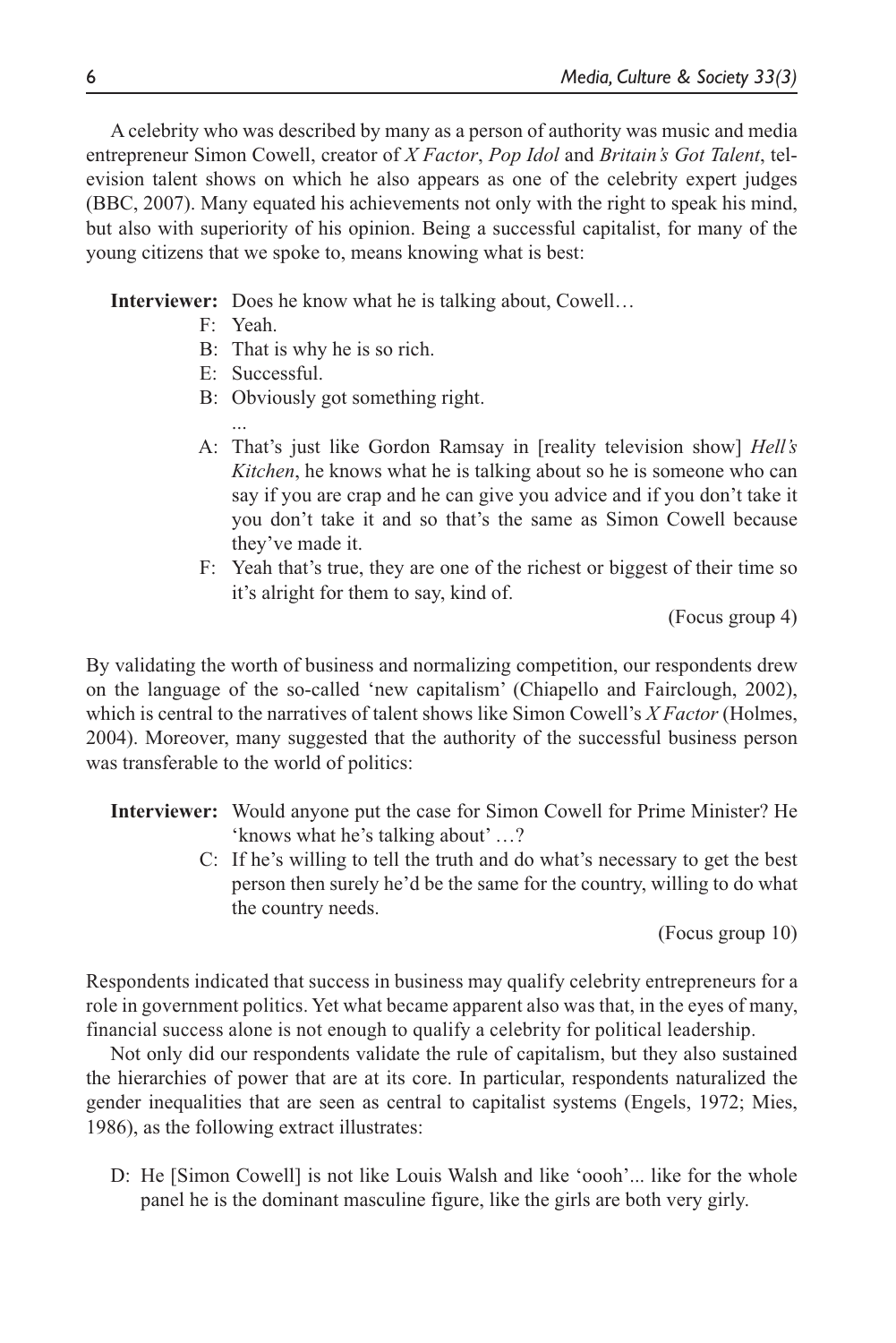- A: Crying.
- D: Nice and crying like for good performances and Louis Walsh is just Louis Walsh, and he [Cowell] is the only one who seems to talk any proper sense because he is like the dominant powerful, kind of masculine figure.

(Focus group 8)

Whenever they questioned the expertise of Simon Cowell's fellow judges, respondents did not support their argument by referring to specific evidence relating to the judges' actual achievements as music entrepreneurs and artists. Instead, they described both Danni Minogue and Cheryl Cole as 'girls' and criticized their display of emotions on the show. Both the hierarchy of naming (Duncan and Messner, 1998: 191) and a focus on emotions are common linguistic tools to deny power to women in the public sphere (Duncan and Messner, 1998: 177). When judging the expertise and authority of female celebrities for political leadership many of our respondents sustained a gendered concept of the public sphere which privileges hegemonic masculinity (Connell, 1987: 185–186), centered around the theme of rationality, controlled emotions, competitiveness and heterosexuality (Connell, 1990: 83, 94; Morgan, 1993: 71–73). The performance of this particular masculinity in theory is open to both women and men (MacInnes, 1998: 45). Equally, failure to perform is a possibility for both. Men too may become feminized. The description of Louis Walsh by one of our respondents as being 'so oooh' (Focus group 8) suggests that our respondents consider the authority of male celebrities as challenged if they do not adhere to the concept of hegemonic masculinity. Respondents interpreted campness as a 'strategy of subversion' (Gross, 2001), but, rather than empowering its performer, they judged it as undermining a public persona of authority and expertise.

Both male and female respondents saw only limited opportunities for the performance of femininity in formal politics. Central to a flawless performance as politician they described to us is the avoidance of cultural conventions of femininity:

> A: No it [pop star Kylie Minogue's style] doesn't fit politics at all. She's like make-up girly girl; you don't really see that, apart from that American politician.

**Interviewer:**  Sarah Palin?

 A: I think that's stupid for her to be a politician, she was like, that guy's deputy president or whatever, I thought that was the most stupid thing I've ever seen, she was in a beauty contest, and now she's a politician, it doesn't fit, she looks a bit, she just looks out of place, there are all these men in suits and then there's her all glammed up and trying to pull it off and it looks fake to me.

(Interview 21)

When judging the chances of female celebrities in politics our respondents assessed the extent to which they saw women fitting into the existing structures of power that govern public politics. Many seemed particularly doubtful about the public acceptance of postfeminist identities which combine a focus on consumer culture and beauty with access to the public sphere (Machin and Thornborrow, 2006). 'Glammed up' women like Sarah Palin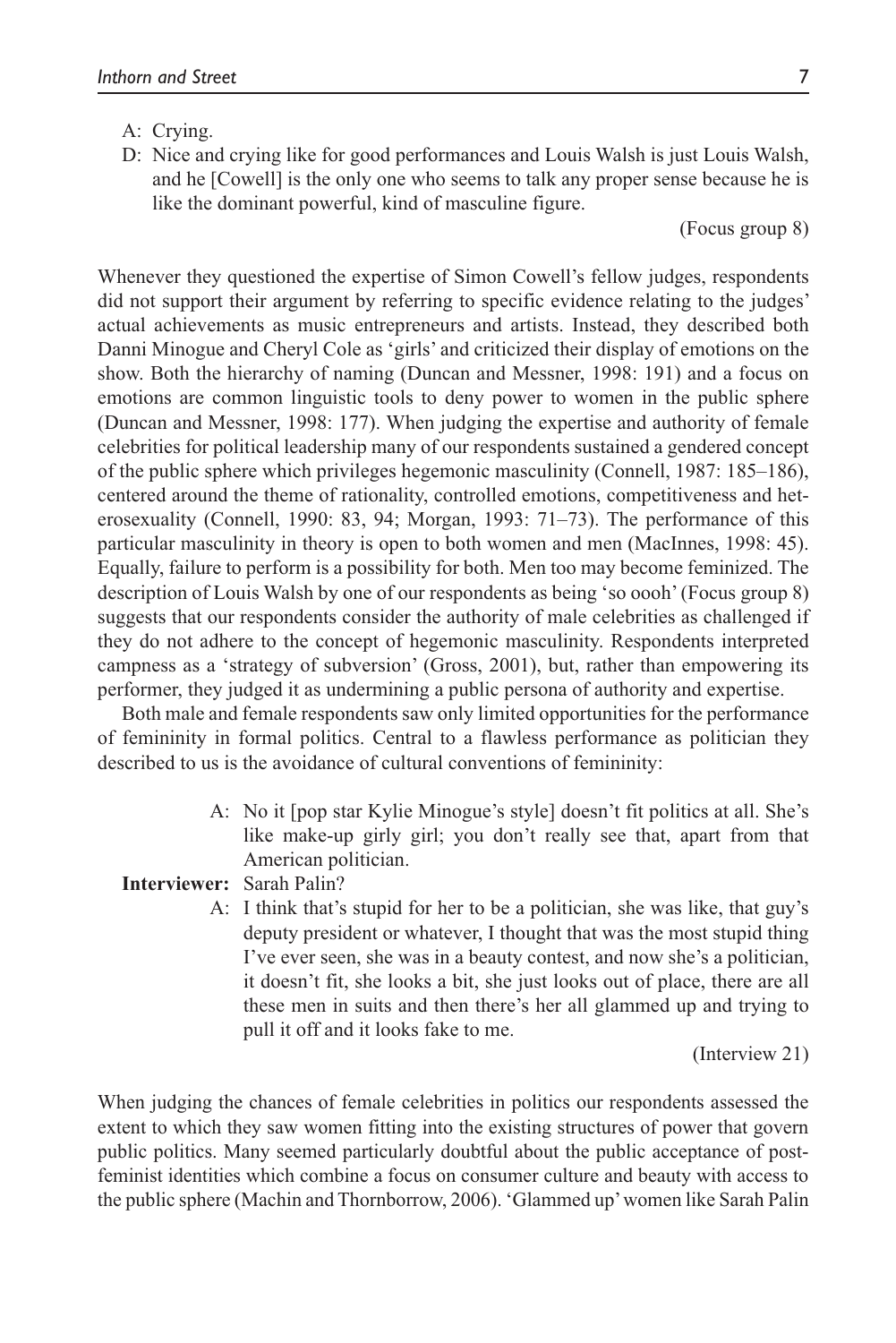were criticized not so much for their policies, but for looking 'fake' and 'out of place' (Interview 21). Our respondents' doubts about the leadership potential of female celebrities seemed to be rooted, not so much in their attitude towards women, but in their perception of government politics which they see dominated by masculine identity performances.

When they assessed politics in this way, these young citizens were not too far off the mark. While the growth of women in public office has changed somewhat the symbolic face of the British political elite, feminist values seem to have made a significant impact only on labour policy (Norris, 2002: 56). Moreover, the acceptability of female politicians as leadership candidates remains a topic of public debate – as is perhaps illustrated by the case of former Cabinet minister Caroline Flint, whose decision to allow 'modelstyle shots' of herself to be taken for the *Observer Woman* magazine was said to have 'reinforced' Downing Street's view of her as a weak politician (Watt, 2009). Similarly, our respondents' suggestion that successful entrepreneurs may have privileged access to public politics suggests that their views are grounded in knowledge of British politics which has seen the appointment of businessmen like Alan Sugar to the position of government advisor. Our respondents clearly do not see themselves as having privileged access to the world of politics. When describing themselves as people who yet cannot make a difference and in their cynicism towards elected politicians, they echoed criticisms that have been raised by young people in the UK for years. The perceived failure of politicians to listen to and act upon young peoples' concerns' is one of the key reasons young people feel alienated from existing political structures (Electoral Commission, 2003). Celebrities who pursue political causes that are close to their heart are – in theory – an alternative to a system which our respondents distrust. Yet rather than challenging its hierarchies of power, they remain subjects of a discourse (Foucault, 1982) which normalizes the privilege of masculinity, maturity and capitalist success. The potential of celebrity culture as a democratizing force is not fully realized.

## **Conclusion**

Our findings reveal a tension within young citizens' attitudes towards celebrity politics. On the one hand, the young citizens we spoke to responded positively to the general idea of celebrity politics because they saw it as an alternative to formal government. An example which perfectly illustrates the connection many of our respondents felt with celebrities' political causes is the following extract from one of our interviews:

Have you heard the new Eminem album, it's very good, isn't it, I think it's brilliant … I love listening to his lyrics because they could be made up but I'm sure they're not, and so there's kind of a bit of trust in that as well because of what he says you think that's pretty cool. I like to do that, and again, it's learning, it's quite factual.

(Interview 23)

What to us seems striking is not so much that this particular respondent expressed a seemingly unwavering trust in the statements of a hip hop artist, but rather that across all our focus groups and interviews politicians did not even get close to being described in this way. What gives celebrities like Eminem the advantage over an elected politician is public access to his private life. The young citizens we spoke to look for authentic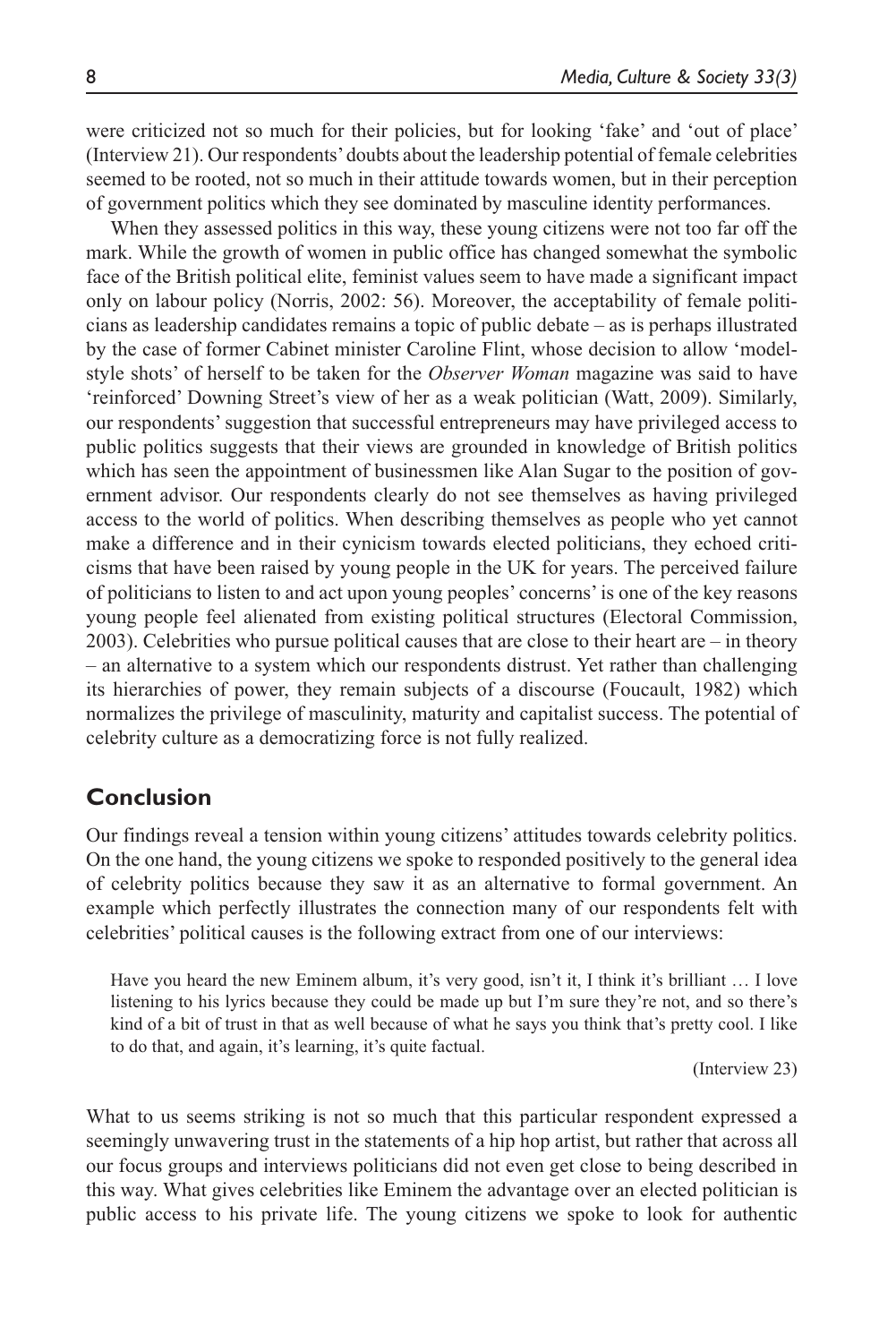politics, and they use the private personas of political actors as markers of authenticity and genuine commitment to a cause.

Yet while they may be perceived as the more authentic political actors, not all celebrities in the eyes of our respondents are cut out for political leadership. Our findings suggest that young citizens in the UK are caught in an established discourse of authority and power and rather than offering counter discourses, they normalize the political structures from which they find themselves excluded. By making this argument we do not want to suggest that young citizens lack all agency. We certainly think that in their criticism of politicians and their celebration of (some) celebrities' politics, our respondents articulated a sense of how in their eyes politics *should be*. Yet at the same time their assessment of how politics *is*  showed their awareness of the strength and persistence of cultural norms that continue to put some social groups, including young members of society, at a disadvantage.

### **Acknowledgements**

We would like to thank Martin Scott who worked as a research associate on this project. We gratefully acknowledge funding by the UK's Economic and Social Research Council (RES-000-22-2700).

### **Note**

1 The focus groups and interviews, which were conducted in five different schools, are numbered consecutively. The participants are anonymized, and letters used to indicate the different speakers.

### **References**

- Austin EW, Van de Vord R, Pinkleton BE, et al. (2008) Celebrity endorsements and their potential to motivate young voters. *Mass Communication and Society* 11(4): 420–436.
- Bakhtin MM (1973) *Problems of Dostoevsky's Poetics*. Ann Arbor, MI: Ardis*.*
- Bakhtin MM (1984) *Rabelais and his World*. Bloomington, IN: Indiana University Press.
- Basil MD (1996) Identification as a mediator of celebrity effects. *Journal of Broadcasting and Electronic Media* 40(4): 478–495.
- BBC (2007) *Cowell Is Rich List Rising Star*. Available (consulted 7 January 2010) at: http://news. bbc.co.uk/1/hi/entertainment/6569569.stm
- Chalus E (2008) City of laughter: sex and satire in eighteenth-century London. *Histoire sociale/ Social History* 41(82): 623–625.
- Chiapello E and Fairclough NL (2002) Understanding the new management ideology: a transdisciplinary contribution from critical discourse analysis and new sociology of capitalism. *Discourse and Society* 13(2): 185–208.

Connell RW (1987) *Gender and Power*. Sydney: Allen and Unwin.

- Connell RW (1990) An iron man: the body and some contradictions of hegemonic masculinity. In: Messner M and Sabo D (eds) *Sport, Men and the Gender Order: Critical Feminist Perspectives*. Champaign, IL: Human Kinetics, 83–95.
- Couldry N and Markham T (2007) Celebrity culture and public connection: bridge or chasm? *International Journal of Cultural Studies* 10(4): 403–421.
- Delli Carpini M and Williams B (2001) Let us infotain you. In: Bennett L and Entman R (eds) *Mediated Politics*. Cambridge: Cambridge University Press, 160–181.
- Duncan CM and Messner MA (1998) The media image of sport and gender. In: Wenner A (ed.) *Media Sport*. London and New York: Routledge, 170–185.
- Dyer R (1986) *Heavenly Bodies: Film Stars and Society*. London: BFI.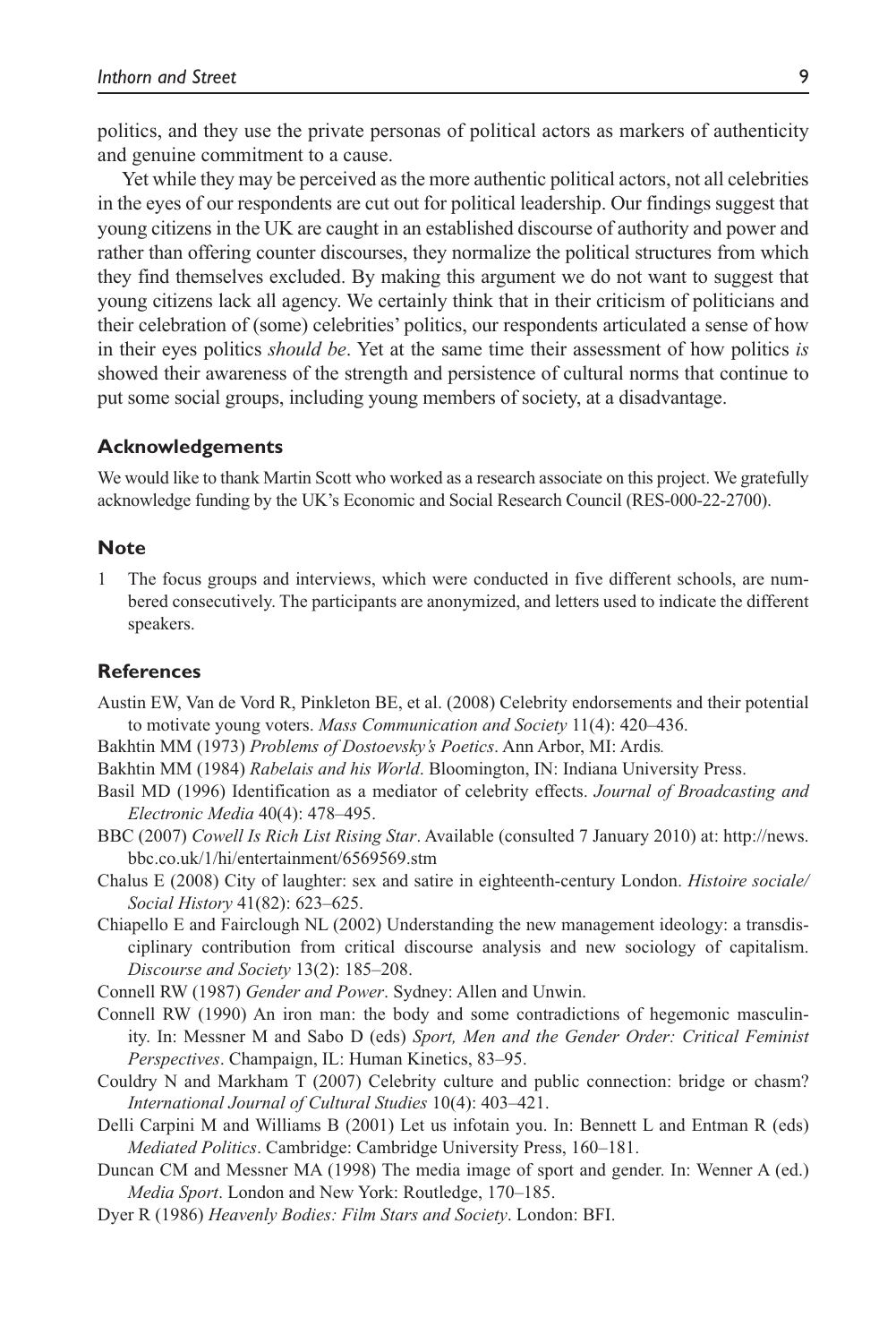- Electoral Commission (2003) *How Old Is Old Enough? The Minimum Age of Voting and Candidacy in UK Elections: Consultation Paper*. Available (consulted 10 December 2009) at: http://www. electoralcommission.org.uk/\_data/assets/pdf\_file/0007/63745/How-old-is-old-enough.pdf
- Engels F (1972) *The Origin of the Family: Private Property, and the State*. New York: Pathfinder Press.
- Fahmy E (2003) A disconnected generation: encouraging young people's political participation. *Youth and Policy* 81: 1–20.
- Foucault M (1982) The subject and power. In: Dreyfus HL and Rabinow P (eds) *Michel Foucault: Beyond Structuralism and Hermeneutics*. Brighton: Harvester, 208–226.
- Goffman E (1969) *The Presentation of Self in Everyday Life*. London: Allen Lane.
- Gross L (2001) *Up from Invisibility: Lesbians, Gay Men, and the Media in America*. New York: Columbia University Press.
- Hague S, Street J, and Savigny H (2008) The voice of the people? Musicians as political actors. *Cultural Politics*: *An International Journal* 4(1): 5–23.
- Hartley J (1999) *The Uses of Television*. New York: Routledge.
- Henneberg SC and Chen Y (2008) Celebrity political endorsement. *Journal of Political Marketing*  $6(4): 1-31.$
- Hermes J and Stello C (2000) Cultural citizenship and crime fiction: politics and the interpretive community. *European Journal of Cultural Studies* 3(2): 215–232.
- Holmes S (2004) 'Reality goes pop!': reality TV, popular music, and narratives of stardom in *Pop Idol*. *Television and New Media* 5(2): 147–172.
- Holmes S (2005) 'Off-guard, unkempt, unready'?: deconstructing contemporary celebrity in *Heat* magazine. *Continuum: Journal of Media and Cultural Studies*, 19(1): 21–38.
- Hyde M (2009) *Celebrity: How Celebrities Took over the World and Why We Need an Exit Strategy*. London: Harvill Secker.
- Jackson DJ (2007) Selling politics: the impact of celebrities' political beliefs on young Americans. *Journal of Political Marketing* 6(4): 67–83.
- Jackson DJ and Darrow T (2005) Influence of celebrity endorsements on young adults' political opinions. *The Harvard International Journal of Press/Politics* 10(3): 80–98.
- Jones JP (2005) *Entertaining Politics: New Political Television and Civic Culture*. New York: Rowman and Littlefield.
- Kimberlee R (2002) Why don't British young people vote at general elections? *Journal of Youth Studies* 5(1): 85–98.
- Machin D and Thornborrow J (2006) Lifestyle and the depoliticization of agency: sex as power in women's magazines. *Social Semiotics* 16(1): 173–188.
- MacInnes J (1998) *The End of Masculinity*. Buckingham: Open University Press.
- Mies M (1986) *Patriarchy and Accumulation on a World Scale: Women and the International Division of Labour*. London: Zed Books.
- Morgan D (1993) You too can have a body like mine: reflections on the male body and masculinities. In: Scott S and Morgan D (eds) *Body Matters*. London: Flamer Press, 69–88*.*
- Mukherjee J (2004) Celebrity, media and politics: an Indian perspective. *Parliammentary Affairs* 57(1): 80–92.
- Nash K (2008) Global citizenship as show business: the cultural politics of Make Poverty History. *Media*, *Culture and Society* 30(2): 167–181.
- Norris P (2002) Gender and contemporary British politics. In: Hay C (ed.) *British Politics Today*. Cambridge: Polity, 38–59.
- Ofcom (2009) *Digital Lifestyles: Young Adults Aged 16–24*. Available (consulted 22 July 2009) at: http://www.ofcom.org.uk/advice/media\_literacy/medlitpub/medlitpubrss/digital\_young/young\_ digital\_lifestyles.pdf